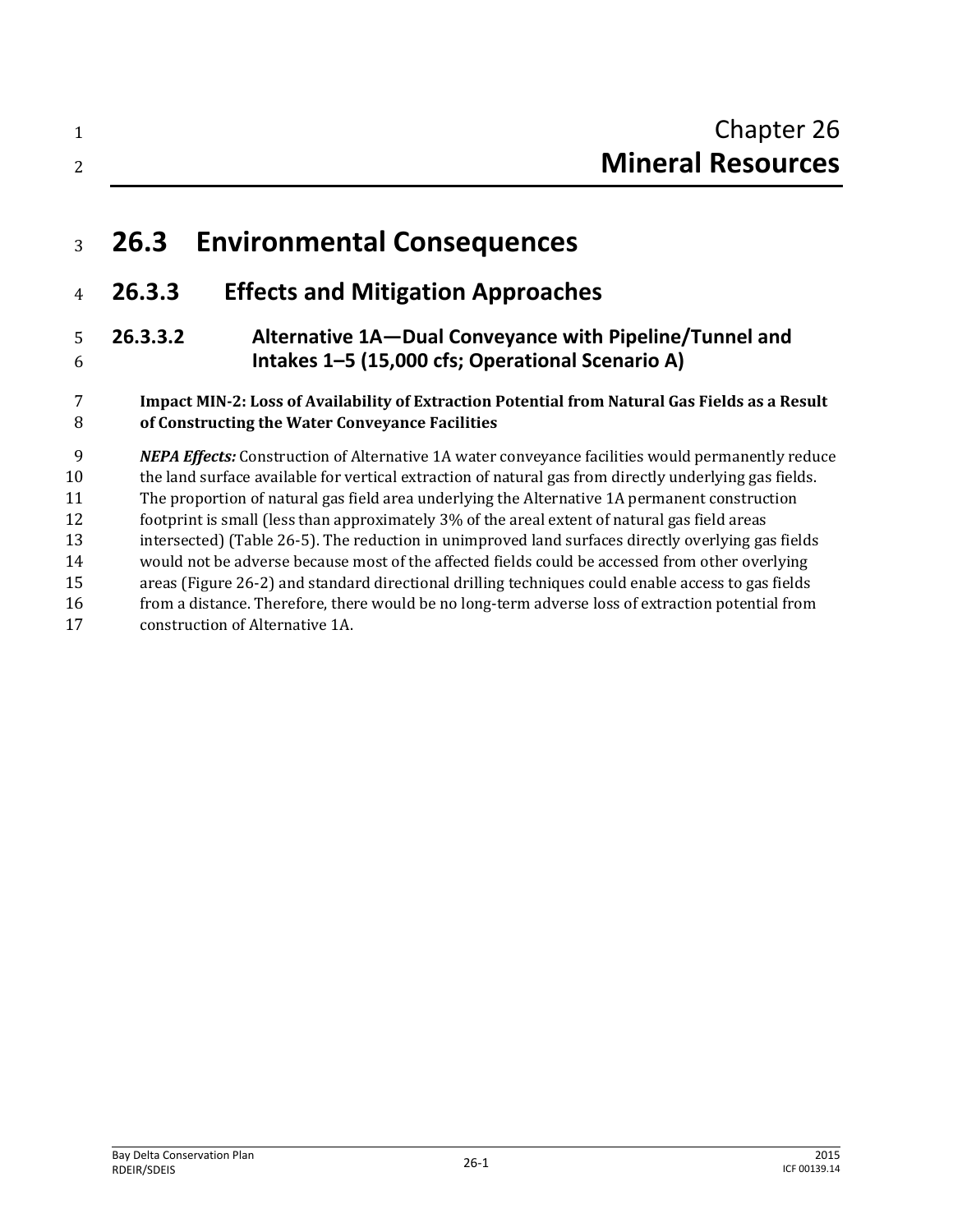| <b>Gas Field Name</b>                                                                                                             | Natural Gas<br><b>Field Size</b> | Annual Average Natural<br>Gas Production 2005- | Acres Of Non-<br>Abandoned<br>Natural Gas<br><b>Field Affected</b> | Percent of Non-<br>Abandoned<br>Natural Gas Field<br>Affected by |  |  |  |
|-----------------------------------------------------------------------------------------------------------------------------------|----------------------------------|------------------------------------------------|--------------------------------------------------------------------|------------------------------------------------------------------|--|--|--|
| (acres) <sup>a</sup><br>2009 (Mcf)<br>Projectb                                                                                    |                                  |                                                |                                                                    |                                                                  |  |  |  |
| Alternative 1A-Dual Conveyance with Pipeline/Tunnel and Intakes 1-5 (15,000 cfs; Operational Scenario<br>A)                       |                                  |                                                |                                                                    |                                                                  |  |  |  |
| Merritt Island Gas (abandoned)                                                                                                    | 269                              | ND                                             |                                                                    |                                                                  |  |  |  |
| River Island Gas                                                                                                                  | 8,376                            | 2,532,876                                      | 278                                                                | 3                                                                |  |  |  |
| Snodgrass Slough Gas                                                                                                              | 168                              | <b>ND</b>                                      | 18                                                                 | $\leq$ 1                                                         |  |  |  |
| Non-abandoned acres                                                                                                               | 8,544                            |                                                | 296                                                                | 3                                                                |  |  |  |
| Alternative 1B-Dual Conveyance with East Alignment and Intakes 1-5 (15,000 cfs; Operational Scenario A)                           |                                  |                                                |                                                                    |                                                                  |  |  |  |
| East Island Gas                                                                                                                   | 684                              | 1,502                                          | 248                                                                | 4                                                                |  |  |  |
| King Island Gas                                                                                                                   | 204                              | 24,857                                         | 52                                                                 | <1                                                               |  |  |  |
| Merritt Island Gas (Abandoned)                                                                                                    | 269                              |                                                |                                                                    |                                                                  |  |  |  |
| Robert Island Gas                                                                                                                 | 2,034                            | <b>ND</b>                                      | 484                                                                | 7                                                                |  |  |  |
| Snodgrass Slough Gas                                                                                                              | 169                              | <b>ND</b>                                      | 39                                                                 | <1                                                               |  |  |  |
| Thornton Gas (abandoned)                                                                                                          | 1,752                            |                                                |                                                                    |                                                                  |  |  |  |
| West Thornton-Walnut Grove Gas                                                                                                    | 3,852                            | 358,307                                        | 73                                                                 | $<$ 1                                                            |  |  |  |
| Non-abandoned acres                                                                                                               | 6,943                            |                                                | 924                                                                | 13                                                               |  |  |  |
| Alternative 1C-Dual Conveyance with West / Alignment and Intakes W1-W5 (15,000 cfs; Operational<br><b>Scenario A)</b>             |                                  |                                                |                                                                    |                                                                  |  |  |  |
| Dutch Slough Gas                                                                                                                  | 3,635                            | 1,668,346                                      | 92                                                                 | <1                                                               |  |  |  |
| Elkhorn Slough Gas                                                                                                                | 411                              | 191,942                                        | 242                                                                | 1                                                                |  |  |  |
| Merritt Island Gas (abandoned)                                                                                                    | 269                              |                                                |                                                                    |                                                                  |  |  |  |
| Rio Vista Gas                                                                                                                     | 15,752                           | 15,176,337                                     | 546                                                                | 3                                                                |  |  |  |
| Non-abandoned acres                                                                                                               | 19,798                           |                                                | 880                                                                | 5                                                                |  |  |  |
| Alternative 2A-Dual Conveyance with Pipeline/Tunnel and Five Intakes (15,000 cfs; Operational Scenario<br>B)                      |                                  |                                                |                                                                    |                                                                  |  |  |  |
| Same as Alternative 1A                                                                                                            |                                  |                                                |                                                                    |                                                                  |  |  |  |
| Alternative 2B-Dual Conveyance with East Alignment and Five Intakes (15,000 cfs; Operational Scenario B)                          |                                  |                                                |                                                                    |                                                                  |  |  |  |
| Same as Alternative 1B                                                                                                            |                                  |                                                |                                                                    |                                                                  |  |  |  |
| Alternative 2C-Dual Conveyance with West Alignment and Intakes W1-W5 (15,000 cfs; Operational<br><b>Scenario B)</b>               |                                  |                                                |                                                                    |                                                                  |  |  |  |
| Same as Alternative 1C                                                                                                            |                                  |                                                |                                                                    |                                                                  |  |  |  |
| Alternative 3-Dual Conveyance with Pipeline/Tunnel and Intakes 1 and 2 (6,000 cfs; Operational Scenario<br>A)                     |                                  |                                                |                                                                    |                                                                  |  |  |  |
| Same as Alternative 1A                                                                                                            |                                  |                                                |                                                                    |                                                                  |  |  |  |
| Alternative 4—Dual Conveyance with Modified Pipeline/Tunnel and Intakes 2, 3 and 5, (9,000 cfs;<br><b>Operational Scenario H)</b> |                                  |                                                |                                                                    |                                                                  |  |  |  |
| West Thornton-Walnut Grove Gas                                                                                                    | 3,852                            | 358,307                                        | 2465                                                               | <u>74</u>                                                        |  |  |  |
| River Island                                                                                                                      | 8,376                            | 2,532,876                                      | 87                                                                 | $\overline{2}$                                                   |  |  |  |
|                                                                                                                                   | 12,228                           | 2,891,183                                      | 3252                                                               | 32                                                               |  |  |  |

# 1 **Table 26-5. Natural Gas Fields Affected by Alternative**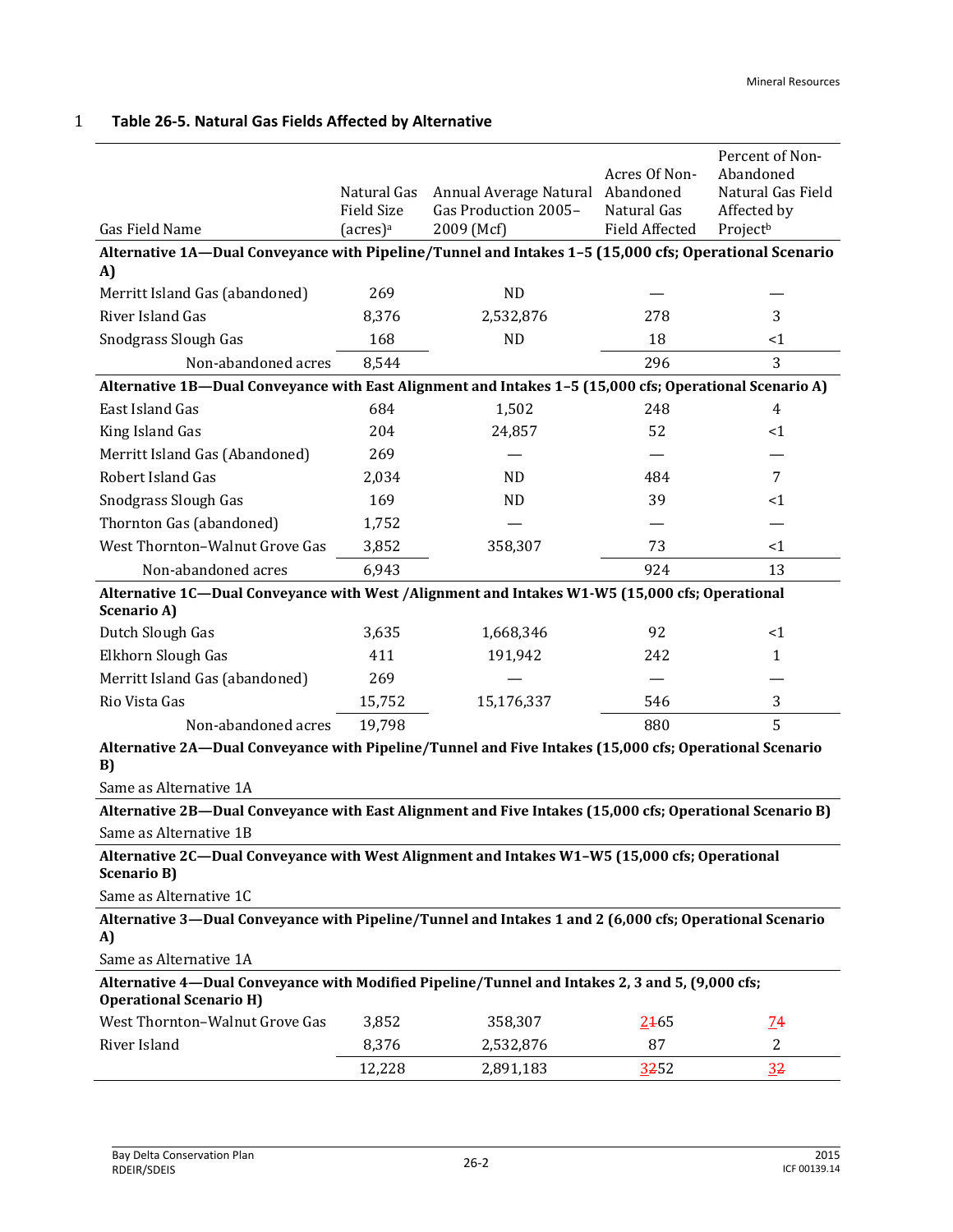|                                                                                                                                                                                                                                                                                                                                                                                             | Natural Gas          | Annual Average Natural | Acres Of Non-<br>Abandoned | Percent of Non-<br>Abandoned<br>Natural Gas Field |  |  |
|---------------------------------------------------------------------------------------------------------------------------------------------------------------------------------------------------------------------------------------------------------------------------------------------------------------------------------------------------------------------------------------------|----------------------|------------------------|----------------------------|---------------------------------------------------|--|--|
|                                                                                                                                                                                                                                                                                                                                                                                             | <b>Field Size</b>    | Gas Production 2005-   | Natural Gas                | Affected by                                       |  |  |
| Gas Field Name                                                                                                                                                                                                                                                                                                                                                                              | (acres) <sup>a</sup> | 2009 (Mcf)             | <b>Field Affected</b>      | Projectb                                          |  |  |
| Alternative 5—Dual Conveyance with Pipeline/Tunnel and Intake 1 (3,000 cfs; Operational Scenario C)                                                                                                                                                                                                                                                                                         |                      |                        |                            |                                                   |  |  |
| Same as Alternative 1A                                                                                                                                                                                                                                                                                                                                                                      |                      |                        |                            |                                                   |  |  |
| Alternative 6A—Isolated Conveyance with Pipeline/Tunnel and Intakes 1-5 (15,000 cfs; Operational<br><b>Scenario D)</b>                                                                                                                                                                                                                                                                      |                      |                        |                            |                                                   |  |  |
| Same as Alternative 1A                                                                                                                                                                                                                                                                                                                                                                      |                      |                        |                            |                                                   |  |  |
| Alternative 6B—Isolated Conveyance with East Alignment and Intakes 1-5 (15,000 cfs; Operational Scenario<br>D)                                                                                                                                                                                                                                                                              |                      |                        |                            |                                                   |  |  |
| Same as Alternative 1B                                                                                                                                                                                                                                                                                                                                                                      |                      |                        |                            |                                                   |  |  |
| Alternative 6C-Isolated Conveyance with West Alignment and Intakes W1-W5 (15,000 cfs; Operational<br><b>Scenario D)</b>                                                                                                                                                                                                                                                                     |                      |                        |                            |                                                   |  |  |
| Same as Alternative 1C                                                                                                                                                                                                                                                                                                                                                                      |                      |                        |                            |                                                   |  |  |
| Alternative 7—Dual Conveyance with Pipeline/Tunnel, and Intakes 2, 3, and 5, and Enhanced Aquatic<br>Conservation (9,000 cfs; Operational Scenario E)                                                                                                                                                                                                                                       |                      |                        |                            |                                                   |  |  |
| Same as Alternative 1A                                                                                                                                                                                                                                                                                                                                                                      |                      |                        |                            |                                                   |  |  |
| Alternative 8-Dual Conveyance with Pipeline/Tunnel, Intakes 2, 3, and 5, and Increased Delta Outflow<br>(9,000 cfs; Operational Scenario F)                                                                                                                                                                                                                                                 |                      |                        |                            |                                                   |  |  |
| Same as Alternative 1A                                                                                                                                                                                                                                                                                                                                                                      |                      |                        |                            |                                                   |  |  |
| Alternative 9—Through Delta/Separate Corridors (15,000 cfs; Operational Scenario G)                                                                                                                                                                                                                                                                                                         |                      |                        |                            |                                                   |  |  |
| Rio Vista Gas                                                                                                                                                                                                                                                                                                                                                                               | 15,753               | 15,176,337             | 23                         | $<$ 1                                             |  |  |
| West Thornton-Walnut Grove Gas                                                                                                                                                                                                                                                                                                                                                              | 3,852                | 358,307                | 9                          | <1                                                |  |  |
| Non-abandoned acres                                                                                                                                                                                                                                                                                                                                                                         | 19,605               |                        | 32                         | $<$ 1                                             |  |  |
| Source: California Department of Conservation Division of Oil, Gas, and Geothermal Resources 2009<br>Average annual natural gas production is not reported for abandoned natural gas fields. ND is stated<br>Note:<br>where average annual gas production data are not available.<br>$Mcf = 1,000$ cubic feet.<br>a Gas field size is based on administrative boundaries reported by DOGGR. |                      |                        |                            |                                                   |  |  |
| b Values rounded to the nearest percent.                                                                                                                                                                                                                                                                                                                                                    |                      |                        |                            |                                                   |  |  |
|                                                                                                                                                                                                                                                                                                                                                                                             |                      |                        |                            |                                                   |  |  |

1

 Alternative 1A temporary work areas also overlie natural gas fields. Any temporary reduction in ability to extract natural gas during construction of conveyance facilities is considered minor because the effect on natural gas extraction in Sacramento County would be small and temporary, and the presence of work areas would not prevent recovery of the resource. There would be no adverse effect.

 *CEQA Conclusion***:** Although the Alternative 1A conveyance facilities would reduce the land surface available for vertical extraction of natural gas from underlying gas fields, the proportion of these gas fields affected would be small (less than approximately 3% of the areal extent of natural gas field areas intersected). Additionally, there would be no substantial loss of existing production or permanent loss of access to the resource because the gas fields would continue to be accessible using conventional or directional drilling techniques. Accordingly, this impact would be less than significant. No mitigation is required.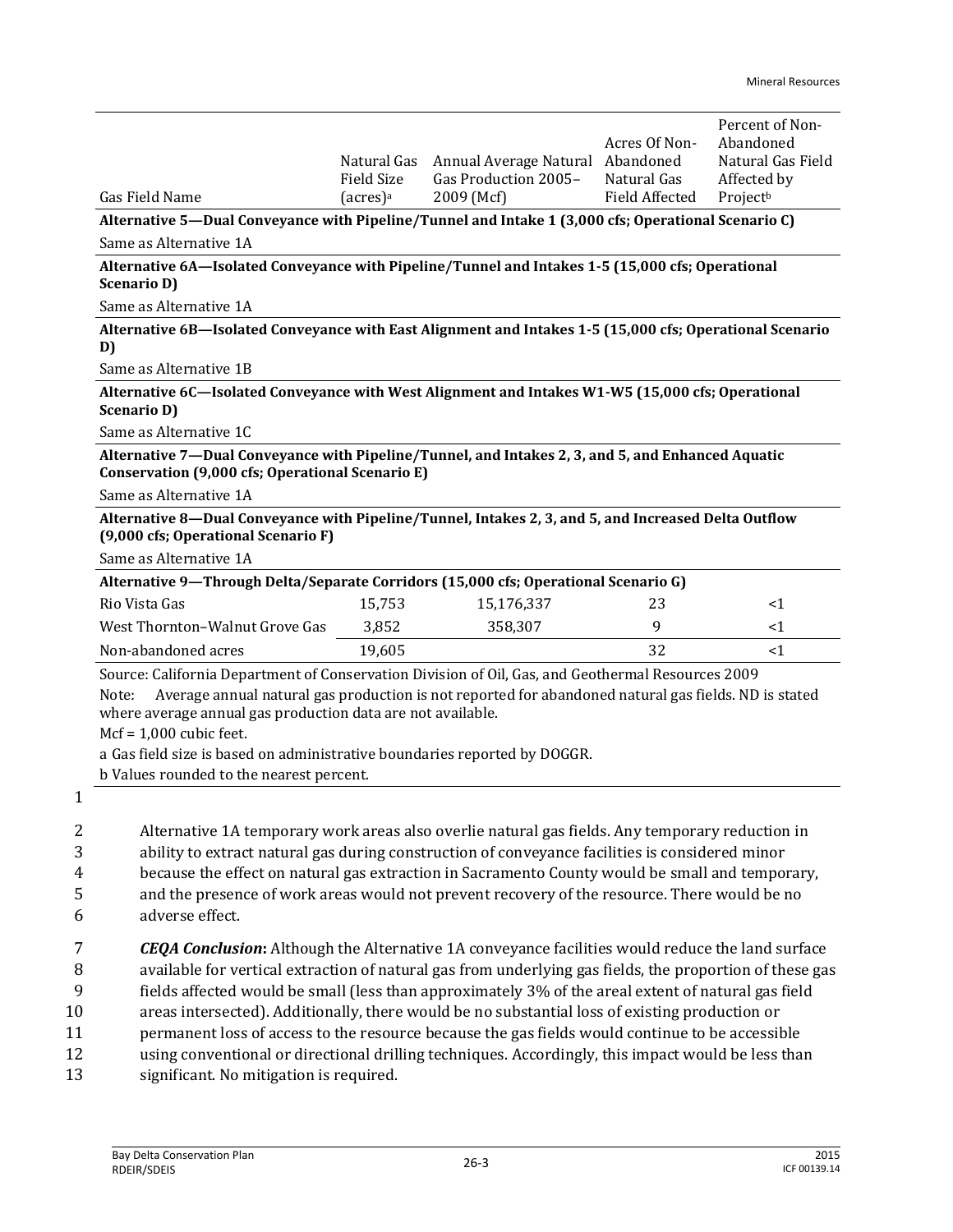# **26.3.3.9 Alternative 4—Dual Conveyance with Modified Pipeline/Tunnel and Intakes 2, 3, and 5 (9,000 cfs; Operational Scenario H)**

 Alternative 4 would involve construction and operation of three intakes (Intakes 2, 3, and 5), up to nine solids lagoons, three sedimentation basins, and a 120-acre inundation area adjacent to the intermediate forebay on Glannvale Tract. A map and a schematic diagram depicting the conveyance facilities associated with Alternative 4 are provided in Figures 3-9 and 3-10. Figure 3-9 shows the major construction features (including work and borrow/spoil areas) associated with this proposed water conveyance facility alignment; a detailed depiction is provided in Figure M3-4 in the mapbook volume.

# **Impact MIN-1: Loss of Availability of Locally Important Natural Gas Wells as a Result of Constructing the Water Conveyance Facilities**

- *NEPA Effects:* The locations of producing natural gas wells within the Alternative 4 construction
- footprint are shown in Figure 24-5. Numbers of active natural gas wells in the construction footprint
- and their total average annual production are identified in Table 26-4, and individual wells are
- identified in Appendix 26A, *Natural Gas Wells*. Producing wells in the study area are in Sacramento,
- San Joaquin, Yolo, Solano, and Contra Costa Counties. There are no producing wells, however, within
- the construction footprint. There are no producing wells in proposed temporary construction work areas or in the footprint of the east-west transmission line alignment option.
- Because no producing wells within the construction footprint would be permanently abandoned,
- construction of Alternative 4 would not result in reduced natural gas production in the study area.
- Alternative 4 would not affect any locally important natural gas wells or result in the loss of any portion of the area's natural gas production and the effects would not be adverse.
- *CEQA Conclusion***:** Because no natural gas wells would occur in the construction footprint there 24 would not be any substantial decrease of (losse of availability of) natural gas production, nor 25 elimination of a substantial portion of the county's active natural gas wells. Accordingly, there would be no impact. No mitigation is required.

# **Impact MIN-2: Loss of Availability of Extraction Potential from Natural Gas Fields as a Result of Constructing the Water Conveyance Facilities**

- *NEPA Effects***:** Construction of Alternative 4 water conveyance facilities would permanently reduce the land surface available for vertical extraction of natural gas from directly underlying gas fields. The proportion of natural gas field area underlying the Alternative 4 permanent construction 32 footprint is small (less than approximately  $32\%$  of the areal extent of natural gas field areas intersected) (Table 26-5). No gas fields underlie the proposed east-west transmission line alignment option (within the Areas of Additional Analysis) for this alternative. The reduction in unimproved land surfaces directly overlying gas fields would not be adverse because most of the affected fields could be accessed from other overlying areas (Figure 26-2) and standard directional drilling techniques could enable access to gas fields from a distance. Therefore, there would be no long-term adverse loss of extraction potential from construction of Alternative 4.
- Alternative 4 temporary work areas also overlie natural gas fields. Any temporary reduction in
- ability to extract natural gas during construction of conveyance facilities is considered minor
- because the effect on natural gas extraction in Sacramento County would be small and temporary,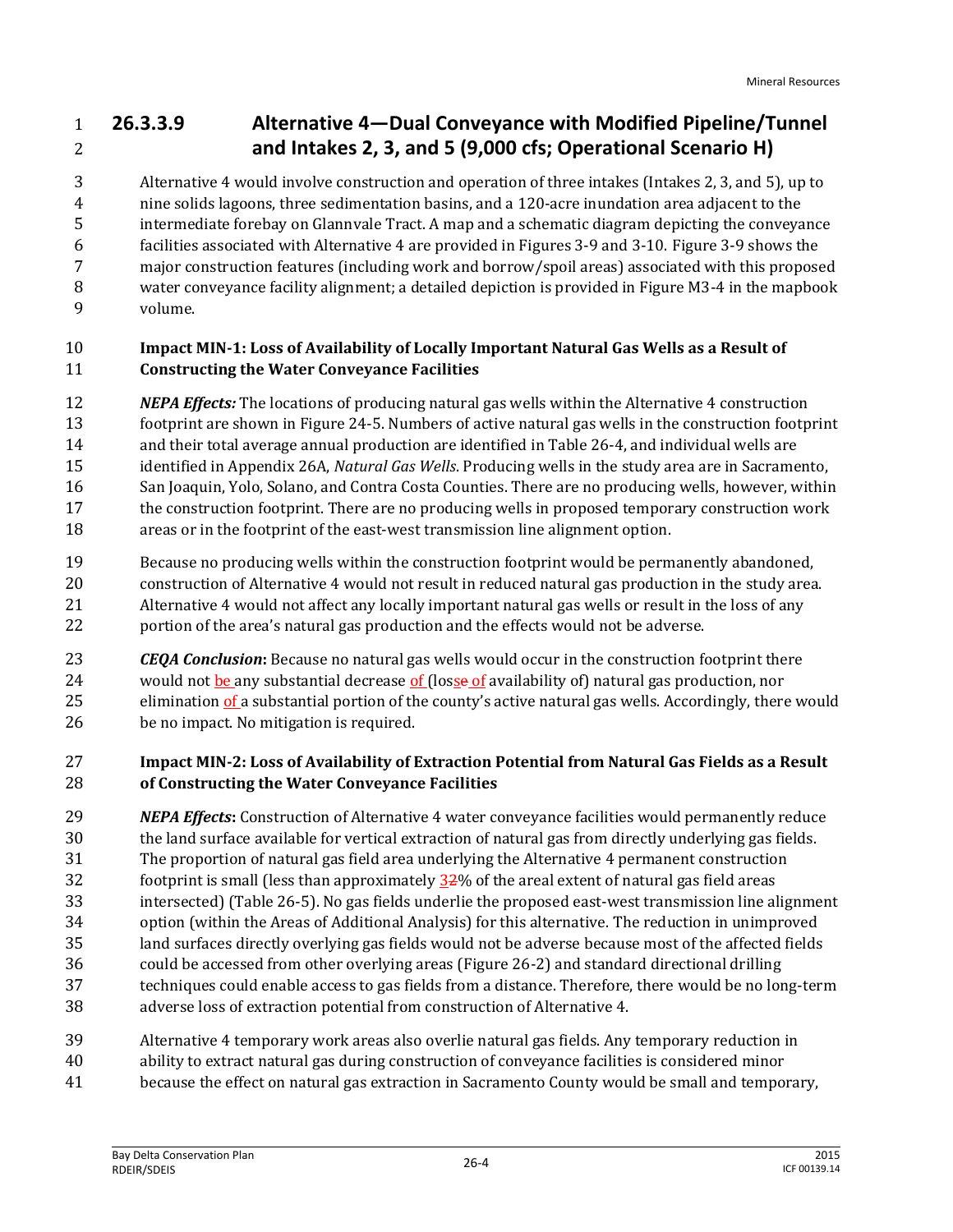- and the presence of work areas would not prevent recovery of the resource. There would be no adverse effect.
- *CEQA Conclusion***:** Significant impacts could occur if construction of water conveyance facilities
- would preclude the ability to extract from existing natural gas fields. Although the Alternative 4 conveyance facilities would reduce the land surface available for vertical extraction of natural gas from underlying gas fields, the proportion of these gas fields affected would be small (less than 7 approximately  $32\%$  of the areal extent of natural gas field areas intersected). Additionally, there would be no substantial loss of existing production or permanent loss of access to the resource because the gas fields would continue to be accessible using conventional or directional drilling
- techniques. Accordingly, this impact would be less than significant. No mitigation is required.

# **Impact MIN-3: Loss of Availability of Locally Important Natural Gas Wells as a Result of Operation and Maintenance of the Water Conveyance Facilities**

 *NEPA Effects:* The operation of the water conveyance facilities under Alternative 4 would include moving water, both in infrastructure that would be constructed under this alternative and in the natural channels. These operations would not cause additional effects on natural gas wells beyond those related to water conveyance construction. Similarly, maintenance of the water conveyance facilities would include routine activities such as painting, cleaning, and repairs to intakes, intake pumping plants and other appurtenant structures; periodic replacement of erosion protection on the levees and embankments; sediment and solids removal from the intakes and solids lagoons; and landscape maintenance. These activities would not affect natural gas wells or resource recovery. Accordingly, the operation and maintenance associated with the water conveyance facilities under Alternative 4 would not have additional effects on access to or use of existing active wells, or accessing plugged inactive wells. Operation and maintenance would not result in permanent covering or blockage of any natural gas wells and no natural gas wells would be eliminated as a result of operation and maintenance. Accordingly, there would be no adverse effect from operation and maintenance.

# **Impact MIN-4: Loss of Availability of Natural Gas Fields as a Result of Operation and Maintenance of the Water Conveyance Facilities**

 *CEQA Conclusion***:** The operation and maintenance associated with the water conveyance facilities under Alternative 4 would have no impact on access to underlying natural gas fields because operations primarily involve movement of water in infrastructure constructed under this alternative and would not interfere with recovering the resource. Routine maintenance such as painting, cleaning, repairs, levee and landscape maintenance and similar activities would not obstruct access to natural gas fields, or reduce production or the ability to recover the resource. No mitigation is required.

#### **Impact MIN-5: Loss of Availability of Locally Important Natural Gas Wells as a Result of Implementing Conservation Measures 2–22CM2–CM21**

- *NEPA Effects:* Operations and access to natural gas wells would be affected where wells are located
- in restoration areas to be inundated under *CM4 Tidal Natural Communities Restoration*, *CM5*
- *Seasonally Inundated Floodplain Restoration*, and *CM10 Nontidal Marsh Restoration*. Natural gas
- wells can remain productive in flooded areas, but they require modification, which could include
- construction of a protective cage and platform above the well (Federal Emergency Management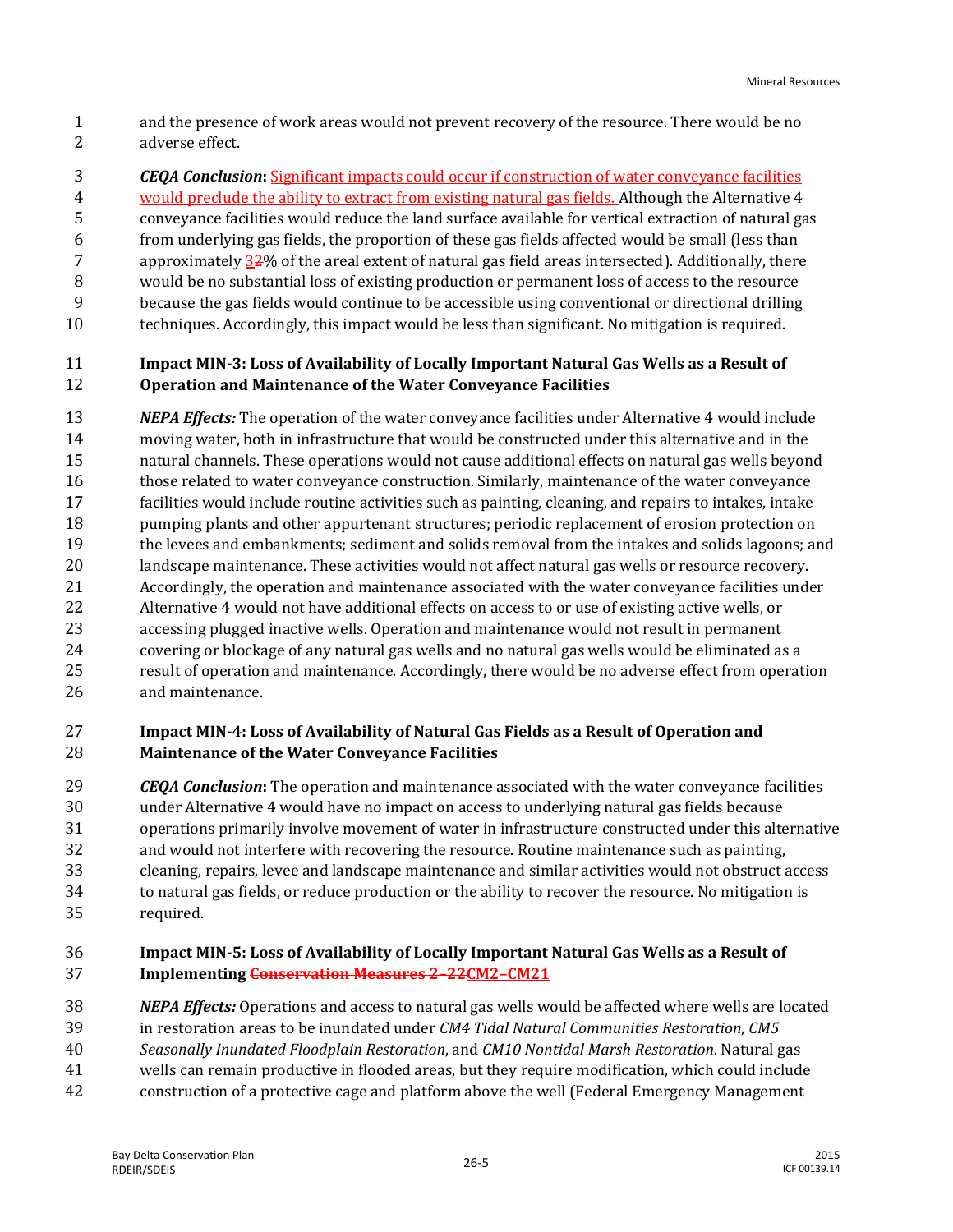- Agency n.d.). The few producing wells that are currently in inundated areas of the Delta are located where flooding is seasonal. With permanent inundation, modification and maintenance of wells may not be cost effective. It is likely that any producing wells in proposed permanent inundation areas in ROAs would need to be abandoned because modifications to these wells would not be feasible. There are approximately 233 active wells within ROAs (Table 26-6); an unknown percentage of these wells in inundation areas would likely be abandoned. Specific inundation areas have not been identified in association with conservation measures of the BDCP at this time.
- The inundation that would occur under CM4, CM5, and CM10 could take place in the Cache Slough, Cosumnes/Mokelumne, South Delta, Suisun Marsh, and West Delta ROAs, which lie in Solano, Yolo, San Joaquin, Contra Costa, and Sacramento Counties (Figure 24-5 and Table 26-6). The number of active wells directly affected would vary, depending on the specific lands inundated by these three conservation measures. The active wells that would be affected could be maintained in place if they were in seasonally inundated locations. In permanently flooded areas, the active wells could be replaced using conventional or directional drilling techniques at a location outside the inundation zone to maintain production. The likelihood of this replacement would depend on the availability of 16 land for lease and the cost of the new construction. If a large number of wells had to be abandoned and could not be redrilled, there could be a locally adverse effect related to permanent elimination of a substantial portion of a county's active natural gas wells. Mitigation Measure MIN-5 is available to address this effect.
- Natural gas wells in areas that would remain uplands could remain operational and unaffected if they are avoided when restoration activities are implemented and access to the gas well can be maintained. Maintaining access to an oil or gas well is defined by DOC as (1) maintaining rig access to the well, and (2) not building over, or in close proximity to, the well (California Department of Conservation, Division of Oil, Gas, and Geothermal Resources 2007).
- *CEQA Conclusion:* Significant impacts could occur if implementation of CMs 2-21 would preclude
- 26 use of existing natural gas wells. Although the number of natural gas wells likely to be affected may be a small percentage of the total wells in the study area, and some wells may be relocated using conventional or directional drilling, there is potential to affect a significant number of locally 29 important gas wells. Consequently, this impact is considered significant. Because While Mitigation Measure MIN-5 would reduce impacts by attempting to minimize the need for well abandonment or 31 relocation, implementation of *Mitigation Measure MIN-5this mitigation measure cannot assure that*  all or a substantial portion of a county's existing natural gas wells will remain accessible after implementation of this alternative, this impact is significant and unavoidable.
- **Mitigation Measure MIN-5: Design Conservation Measures 4, 5, and 10CM4, CM5, and CM10 to Avoid Displacement of Active Natural Gas Wells to the Extent Feasible**
- During final design of Conservation Measures 4, 5, and 10CM4, CM5, and CM10, the BDCP
- proponents will avoid permanent inundation of or construction over active natural gas well sites where feasible to minimize the need for well abandonment or relocation. This mitigation applies
- to three conservation measures: *CM4 Tidal Natural Communities Restoration*, *CM5 Seasonally Inundated Floodplain Restoration*, and *CM10 Nontidal Marsh Restoration*.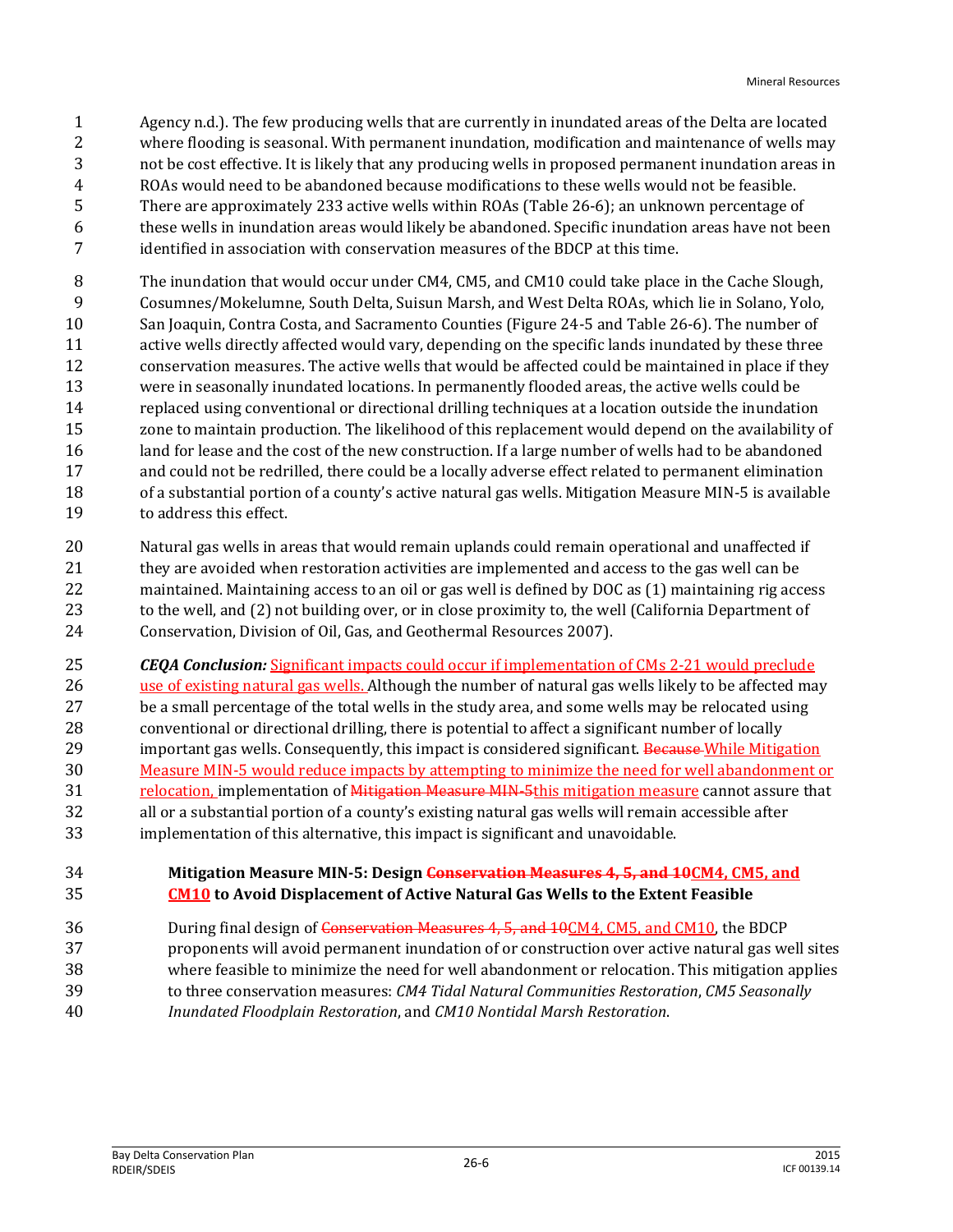#### **Impact MIN-6: Loss of Availability of Extraction Potential from Natural Gas Fields as a Result of Implementing Conservation Measures 2–22CM2–CM21**

 *NEPA Effects:* Direct, overlying access to natural gas fields would be lost in areas where some conservation measures would permanently inundate new areas to create wetlands. Three of the conservation measures—*CM4 Tidal Natural Communities Restoration*, *CM5 Seasonally Inundated Floodplain Restoration*, and *CM10 Nontidal Marsh Restoration*—would inundate land overlying natural gas fields. Table 26-7 shows the proportion of the individual gas fields underlying individual 8 ROAs that would be inundated; these the areal extent of this effect depends on the final footprints for these measures and would range from less than 1% to 100%. Most of these natural gas fields would still be accessible from outside the inundated areas using either conventional or directional drilling, although feasibility of access would depend on the exact configuration of inundation and the availability of adjacent drilling sites. Although the overall extent of affected natural gas fields in the region is low to moderate, there is potential for a locally adverse effect on access to natural gas fields because the resource may be permanently covered (inundated) or otherwise become inaccessible to recovery. Mitigation Measure MIN-6 is available to lessen this effect.

 *CEQA Conclusion***:** The areal extent of lands overlying study area natural gas fields that would be inundated by CM4, CM5, and CM10 depends on the final footprints for these measures and would 18 range from less than 1% to 100%. Most of these natural gas fields would still be accessible from outside the inundated areas using either conventional or directional drilling, although feasibility of access would depend on the exact configuration of inundation and the availability of adjacent drilling sites. Although the overall extent of affected natural gas fields in the region is low to moderate, there is potential for a locally significant impact on access to natural gas fields if they are permanently covered (inundated) such that the resource cannot be recovered. Implementation of 24 Mitigation Measure MIN-6 would reduce this impact by maintaining drilling access to natural gas fields to the extent feasible, but not to a less-than-significant level. Because implementation of Mitigation Measure MIN-6 cannot assure that all or a substantial portion of existing natural gas fields will remain accessible after implementation of this alternative, this impact is significant and unavoidable.

### **Mitigation Measure MIN-6: Design Conservation Measures 4, 5, and 10CM4, CM5, and CM10 to Maintain Drilling Access to Natural Gas Fields to the Extent Feasible**

31 During final design of Conservation Measures 4, 5, and 10CM4, CM5, and CM10, the BDCP 32 proponents will consider the location and amount of inundation of natural gas fields and will 33 identify means to maintain feasible drilling access to themnatural gas fields that could be 34 adversely affected by implementing CM 4, CM5 and CM10. These measures could include 35 maintaining preserving non-inundated locales lands either over or adjacent overlying or near individual gas fields and ensuring that inundation zone design provides feasible access to 37 hard a natural gas fields from a diacent and nearby non-inundated lands adequate in size to allow 38 drilling to occur. This mitigation applies to CM4, CM5, and CM10. This These mitigation measures will ensure that drilling access to natural gas fields is maintained to the greatest extent practicable.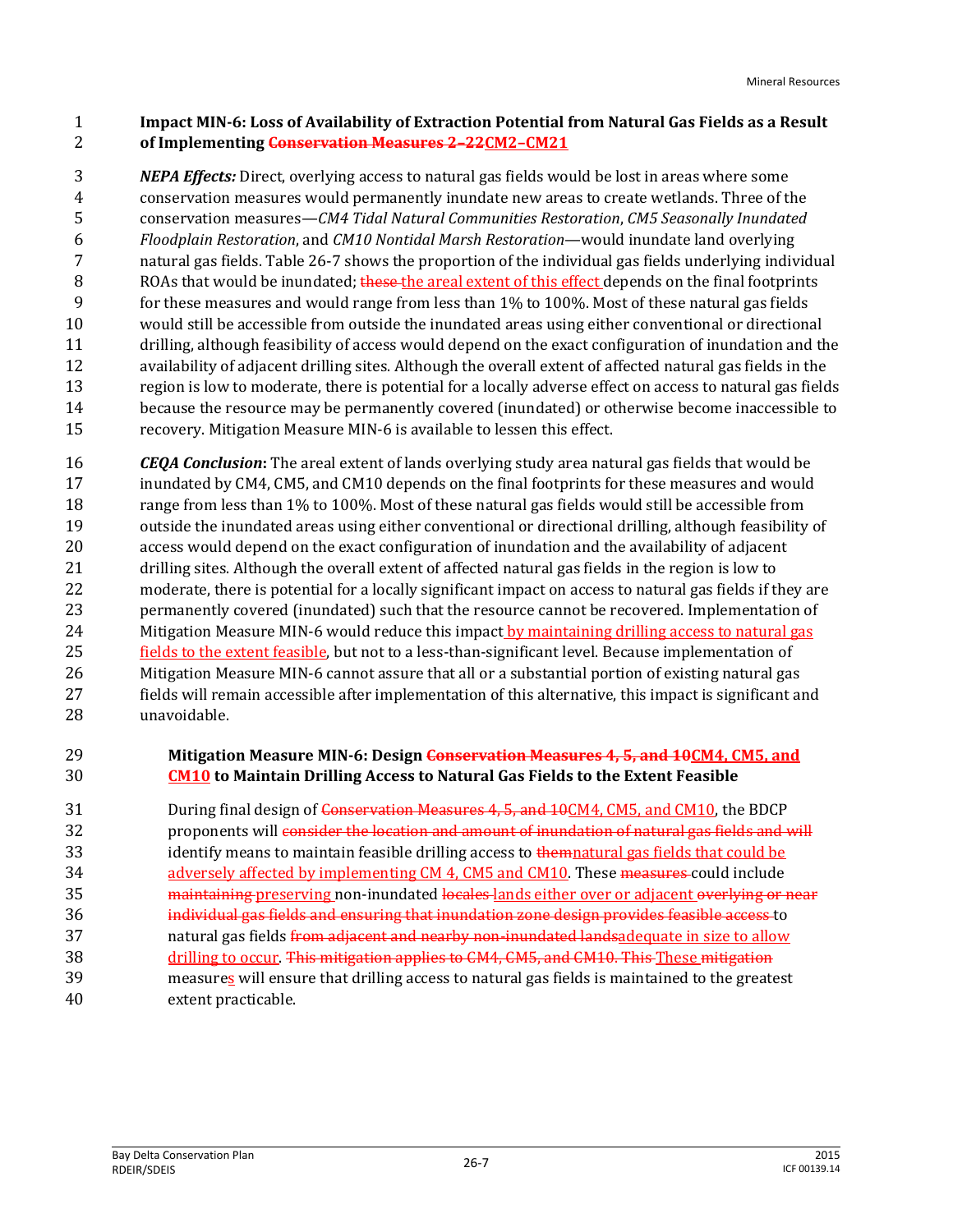## **Impact MIN-7: Loss of Availability of Locally Important Aggregate Resource Sites (Mines and MRZs) as a Result of Constructing the Water Conveyance Facilities**

- *NEPA Effects:* Because there are no permitted resource extraction mines (including aggregate mines) and no identified MRZs in the Alternative 4 footprint, including within the footprint for the east-west transmission line alignment option, there would be no effect on the availability of aggregate resources.
- *CEQA Conclusion***:** Significant impacts could occur if construction of the water conveyance facilities
- result in loss of locally important aggregate resource sites. Because there are no permitted mines or MRZs in the construction footprint for Alternative 4, including within the footprint for the east-west
- transmission line alignment option, there would be no impact. No mitigation is required.

# **Impact MIN-8: Loss of Availability of Known Aggregate Resources as a Result of Constructing the Water Conveyance Facilities**

- *NEPA Effects:* Alternative 4 would require large amounts of fill, aggregate, and cement for construction of the numerous elements of the water conveyance facilities. The principal demands for construction material would come from the three intakes with pumping plants and associated facilities, the nearly 40 miles of concrete pipeline tunnels, and the forebays. Additional aggregate would be required for construction of permanent and temporary roads and levees.
- Up to an estimated 13,500,000 tons of aggregate would be required for Alternative 4, including the operable barrier at the head of Old River and including about 5,160,000 tons of aggregate that would be required for the water conveyance tunnels under this alternative. Under Alternative 4, Tunnel 1a would be a single-bore, 29-ft inside diameter (ID) tunnel that would carry water from Intakes 2 and 3 on the northern end of the project to the intermediate forebay. The segment of Tunnel 1a between Intake 2 and 3 would have a 20-foot ID. Tunnel 1b would be a single-bore 20-ft ID tunnel that would carry water from Intake 5 to the intermediate forebay. Two 40-foot ID tunnels (Tunnel 2) would carry water from an intermediate forebay to the proposed expanded Clifton Court Forebay on the southern end of the alignment. The total aggregate amount is equal to approximately 27 32% of the permitted aggregate in Sacramento County or 6% of the permitted aggregate in the Stockton-Lodi P-C Region (Table 26-1). It is equal to about 5% of the combined permitted aggregate in these two areas. This aggregate would be used over an approximately 9-year construction period, spreading the effect over time. Because the 50-year demand for aggregate already exceeds the existing permitted supplies in many counties within which the conveyance facilities would be constructed, there would likely be an effect on the availability of local aggregate supplies if the project were to rely solely on local resources, (i.e., resources from one area, such as Sacramento County). However, if aggregate was sourced from several local resources (such as Sacramento County, Stockton-Lodi, and Yuba City-Marysville) there would not be a substantial depletion (loss of availability) of aggregate to meet the regional 50-year demand. Sourcing from multiple locations is likely, considering that the alternative extends many miles north-to-south and different portions of the project would be closer to individual local resources (See Figure 26-1). Because there would not be a substantial depletion of aggregate available to meet the regional 50-year demand, Alternative 4 would not substantially contribute to the need for new aggregate resource development. Therefore, 41 this effect would not be adverse.

 Use of local material only would constitute an indirect effect in that it might reduce the life expectancy of existing quarries, contribute to the need for new quarries to be permitted, and reduce the availability of these building materials for other projects on a local basis. New aggregate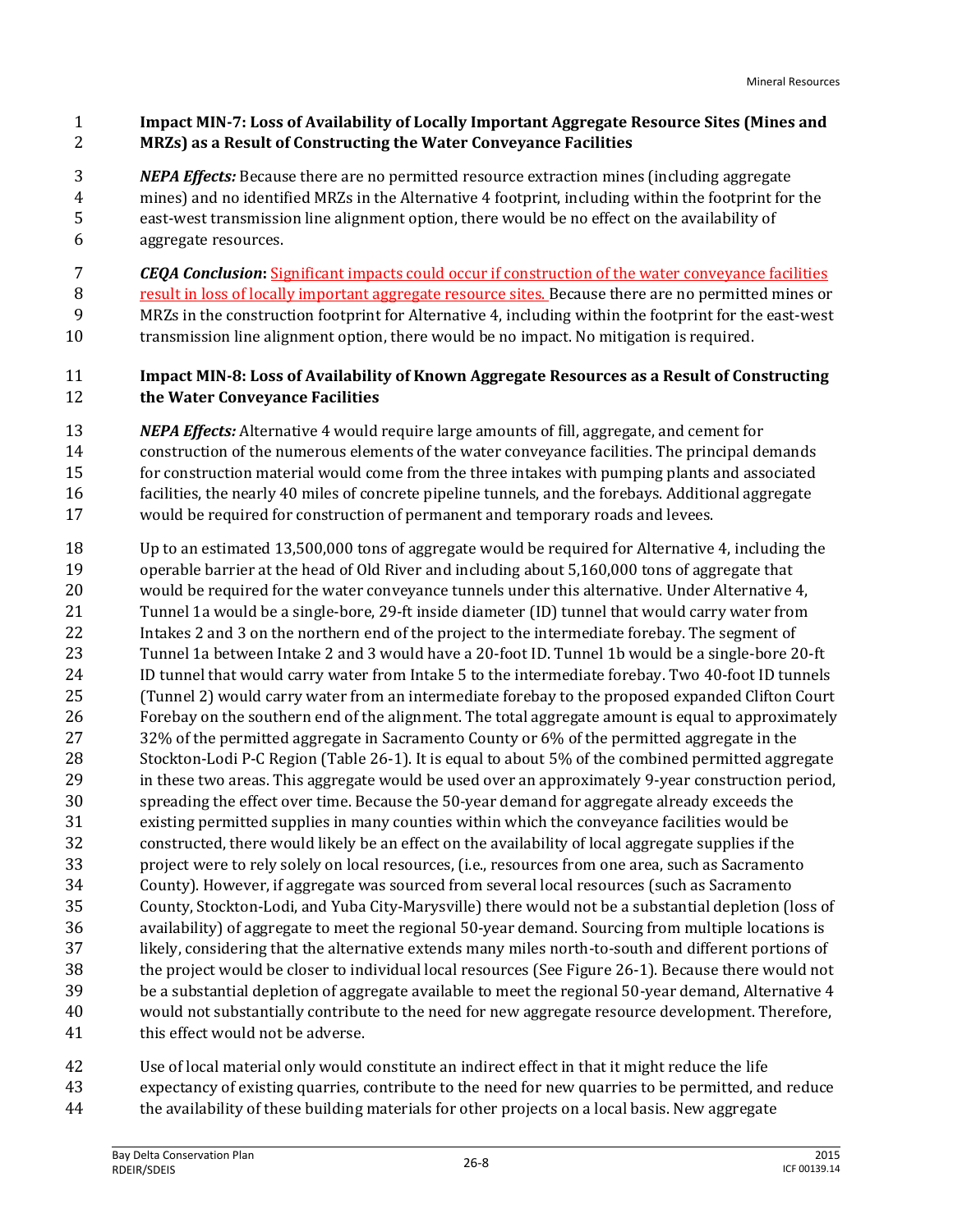- resources may be identified within existing MRZ-3 areas with additional study; identification of new resources could expand the resource base during the construction period of the water conveyance facilities. CGS estimates that there are 74 billion tons of non-permitted construction aggregate resources in 31 aggregate study areas in the state (Clinkenbeard 2012). While not all these resources may be mined because of social, environmental, or economic factors (e.g., resources may be located near urban or environmentally sensitive areas, precluding their extraction), CGS states that non-permitted aggregate resources are likely to be the primary resources that will meet California's continuing demand (Clinkenbeard 2013).
- Additionally, as described in Section 26.1.2.1, *Aggregate Resources*, some of the new aggregate
- resources being developed are substantial. For example, the Teichert Quarry and the Stoneridge
- Quarry in Sacramento County will annually produce 7 million and 6 million tons of aggregate,
- respectively. Although these sites may not provide materials to the project, their capacities do
- indicate that a single quarry could provide more than the required annual tonnage to the project and 14 still have capacity for many decades. Although regional values are not available, the statewide
- decline in aggregate demand went from 246 million to 156.7 million and then to 133.5 million tons (2007, 2008, and 2009, respectively), indicating that some unused capacity exists because of the
- current recession (Kohler 2007, 2008; Clinkenbeard and Smith 2009).
- Alternatively, some sources outside the study area may be used to supply aggregate needs for BDCP water conveyance facilities. Kohler (2006) notes that Yuba County exports a significant portion of its available aggregate to points outside its production region. Additionally, aggregate delivery by barge from the San Francisco Bay is possible. The California State Lands Commission (2010:2–19) notes several existing waterfront facilities in San Francisco Bay, San Pablo Bay, and Suisun Bay that could deliver aggregate from that area to the study area. These areas provide additional aggregate capacity over that of the immediate region and further reduce the project's impact on local and regional aggregate resources. Also, as noted in Section 26.1, *Environmental Setting/Affected Environment*, California imports large volumes of aggregate from Canada and Mexico, and a terminal was recently constructed at the Port of Richmond to receive and distribute aggregate shipments. It may be necessary or financially advantageous to purchase some of this imported aggregate if specific aggregate supplies are insufficient at the local or regional level, although the analysis above indicates that regional supply is sufficient. The Canadian and Mexican sites that are currently providing the aggregate and rock are already permitted under their respective jurisdictions. Consequently, no unanticipated environmental impacts would be generated by purchasing materials that are already being imported from these existing sites. Considering the level of local and regional supplies available, the additional aggregate and rock demand of the BDCP would not be sufficient to be substantially responsible for the development of new mines in Mexico or Canada. Additionally, if federal funding is provided to the project, there might be restrictions on using aggregate from outside the country because of the Buy America Act (see Section 26.2.1.1).
- Alternative 4 demand would not result in a substantial depletion (loss of availability) of construction-grade aggregate within the six regional aggregate production study areas surrounding the study area (Table 26-1), would not cause remaining supplies to be inadequate for future development, and would not substantially contribute to the need for the development of new aggregate resources. Accordingly, it would not have an adverse effect on the availability of known aggregate resources over the 9-year construction period.
- The amount of borrow material needed to construct Alternative 4 would be approximately
- 13,500,000 cubic yards or 20,250,000 tons. Because there is limited excavation associated with this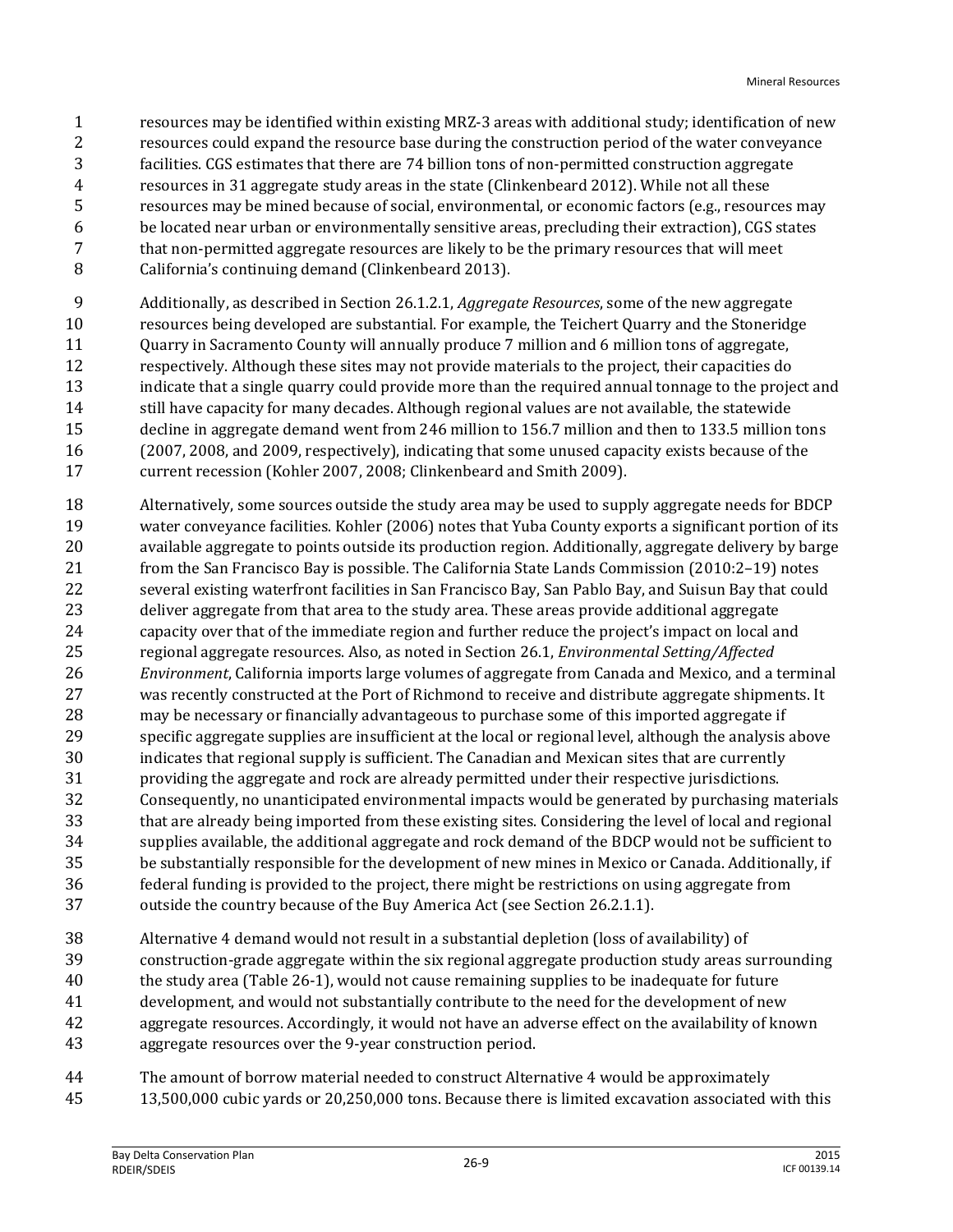- alternative, most of this borrow material would be developed from borrow pits adjacent to
- construction areas, nearby suitable locations, and some commercial sites. The use of this amount of borrow would not have an adverse effect because borrow is not defined as a mineral resource and it is developed locally and regionally on an as-needed basis.
- *CEQA Conclusion:* The use of large amounts of construction aggregate (estimated to be approximately 5% of the permitted aggregate in Sacramento County and the Stockton-Lodi P-C Region) over a 9-year construction period would not result in a substantial depletion (loss of availability) of construction-grade aggregate within the six regional aggregate production study areas surrounding the study area, would not cause remaining supplies to be inadequate for future development, and would not contribute to the need for development of new aggregate sources. Consequently, although a substantial amount of available aggregate material may be used under Alternative 4, the impact would be less than significant. No mitigation is required.
- Borrow is not a defined mineral resource and is usually developed on an as-needed basis. Consequently, the amount of borrow required for this alternative would not be a significant impact.
- No mitigation is required.

# **Impact MIN-9: Loss of Availability of Locally Important Aggregate Resource Sites (Mines and MRZs) as a Result of Operation and Maintenance of the Water Conveyance Facilities**

- *NEPA Effects:* The operation of the water conveyance facilities under Alternative 4 would include moving water, both within infrastructure that would be constructed and the natural channels. Adverse effects would only occur if operations prevented access to a locally important aggregate resource site; this is not expected to occur because there are no aggregate mines or MRZs in the area where the alternative would operate. Accordingly, operations would not cover or block access to existing mines or identified MRZs and there would be no effect. Similarly, routine facilities maintenance activities such as painting, cleaning, and structure repair, landscape maintenance, road work, and periodic replacement of erosion protection on the levees and embankments would not cover or block access to existing mines or identified MRZs because there are no aggregate mines or MRZs in the area where the alternative would operate. Additionally, operations and maintenance would not increase the existing project footprint so they could not have any effect even if aggregate mines or MRZs did exist. Accordingly, the operation and maintenance of the water conveyance facilities under Alternative 4 would not have effects on the availability of aggregate resource sites.
- *CEQA Conclusion***:** Significant impacts could occur if operation and maintenance of water
- conveyance facilities resulted in loss of available locally important aggregate resource sites. The
- operation and maintenance associated with Alternative 4 would have no impact on the availability of aggregate resource sites because none exist within the areas affected by Alternative 4 operations and operations and maintenance would not increase the alternative's footprint. No mitigation is required.

#### **Impact MIN-10: Loss of Availability of Known Aggregate Resources as a Result of Operation and Maintenance of the Water Conveyance Facilities**

- *NEPA Effects:* The operation of the water conveyance facilities under Alternative 4 would include
- moving water, both within infrastructure that would be constructed and natural channels. No
- aggregate resources are required for operations so there would be no effect. Small amounts of
- aggregate and riprap would be required for maintenance of structure foundations, levees, stream
- banks, and access roads associated with major project features such as intakes, pumping plants, and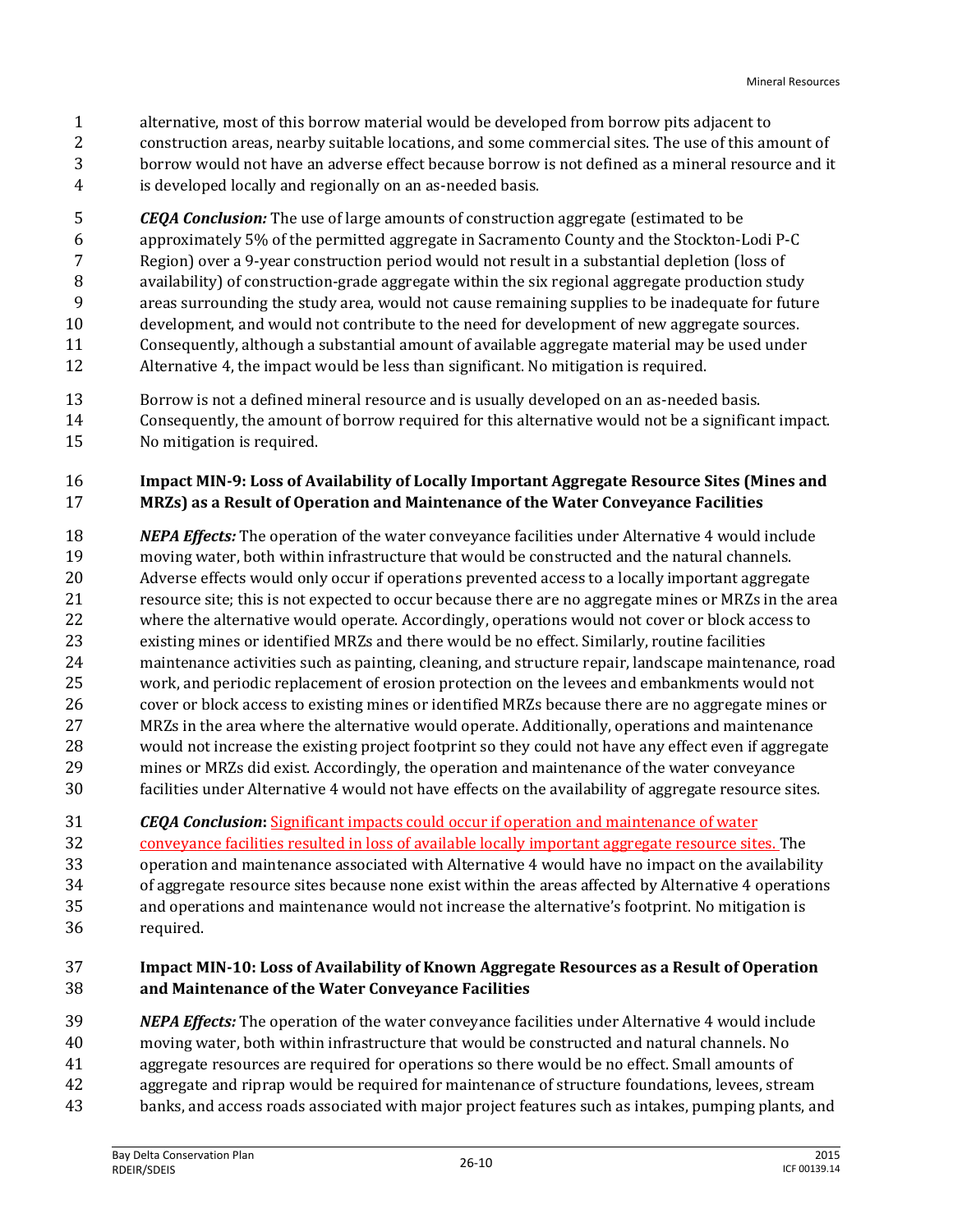the head of Old River barrier. These small amounts could be readily supplied by quarries in the region (Table 26-1) or those currently in the process of permitting and development (Section 26.1.2.1, *Aggregate Resources*) without affecting the overall availability of aggregate or the supply available for future development. Accordingly, operation and the use of a small amount of aggregate material for the maintenance of the water conveyance facilities under Alternative 4 is not an adverse effect.

*CEQA Conclusion***:** Significant impacts could occur if operation and maintenance of water

 conveyance facilities resulted in loss of known aggregate resources. Operation of the water conveyance facilities would not affect any aggregate resources because operation involves moving

- water through the conveyance infrastructure and no aggregate resources are required for
- operations. A small amount of aggregate material would be used for maintenance of Alternative 4.
- The material would be used for maintenance of structure foundations, levees, stream banks and
- access roads associated with major project features. The small amount of aggregate used for maintenance would not substantially deplete permitted aggregate resources in the six aggregate
- production study areas (Table 26-1) or new resource areas currently in the permitting and
- development stage (Section 26.1.2.1, *Aggregate Resources*) in the region surrounding the study area.
- Operation and maintenance would not cause substantial depletion or loss of availability, and would
- not cause remaining supplies to be inadequate to meet future demands and require developing new
- sources. Therefore this impact would be less than significant. No mitigation is required.

# **Impact MIN-11: Loss of Availability of Locally Important Aggregate Resource Sites (Mines and MRZs) as a Result of Implementing Conservation Measures 2–22CM2–CM21**

- *NEPA Effects:* Implementation of conservation measures beyond CM1 that would have the potential to affect important aggregate resource sites are those that would inundate large areas of land. Three of the conservation measures would inundate large areas: *CM4 Tidal Natural Communities Restoration*, *CM5 Seasonally Inundated Floodplain Restoration*, and *CM10 Nontidal Marsh Restoration*. Table 26-8 lists two active mines in the ROAs. The mine in the Suisun Marsh ROA, however, is at the north end of the ROA in an upland area that would not be affected by inundation. One aggregate mine (Mega Sand, Inc. depicted in Figure 26-1) on Decker Island in the West Delta ROA could be inundated. Inundation and loss of this aggregate mine would be an adverse effect. Mitigation Measure MIN-11 is available to reduce this effect.
- *CEQA Conclusion***:** Significant impacts could occur if implementation of CMs 2-21 result in loss of available locally important aggregate resource sites. ROAs affected by CM4, CM5, and CM10 include two active mines, both in Solano County (Table 26-8), and no identified MRZs. The upland mine in the Suisun Marsh ROA would not be affected by inundation associated with the conservation measures. An active mine on Decker Island may fall within the inundation footprints associated with CM4, CM5, and CM10. Inundation and loss of the Decker Island aggregate mine (Mega Sand, Inc. depicted in Figure 26-1) would be a significant impact because it would eliminate the potential to 38 recover aggregate resources. Mitigation Measure MIN-11 would is designed to reduce the impact by 39 replacing lost aggregate by purchasing aggregate from other sources. This impact would be to less than significant.